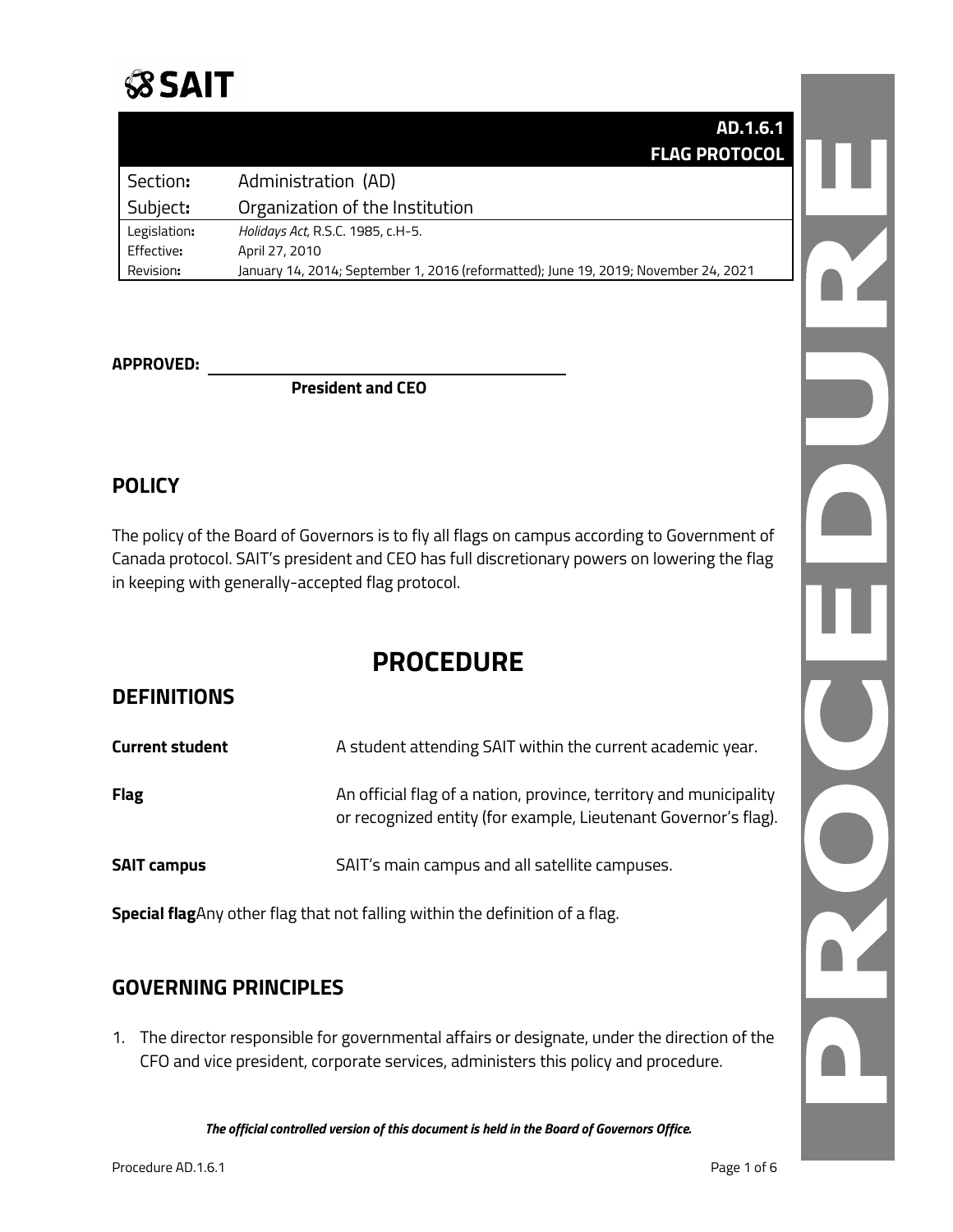

- 2. Display of the Canada flag shall follow the federal and provincial legislation and protocols for its display, and, in particular:
	- a) When the Canada flag is one of two flags displayed, it shall be on the left (to the observer facing the display).
	- b) When the Canada flag is one of three flags displayed, it shall be in the centre, with the second-ranking flag to its left, and the third-ranking flag to its right (to the observer facing the display).
	- c) When the Canada flag is one of four or more flags displayed, it shall be at the far left of the line (to the observer facing the display). An additional Canada flag may also be flown at the far right end of the line.

# **PROCEDURE**

#### **A. Outside Flags**

- 1. SAIT will display the following flags:
	- a) Main Campus
		- i) Canada and Alberta flags, to be located on the towers of Heritage Hall.
		- ii) Canada, Alberta, SAIT, and flags of nations, provinces and supporters, to be located on the west side of Heritage Hall. These flags will be flown in the following order from south to north:
			- Pole 1 Canada Pole 2 Alberta Pole 3 Calgary Pole 4 Treaty 7 Pole 5 SAIT Pole 6 SAIT Trojans (comes down when another special flag is flown)

Note that in some very limited situations, the Canada flag on Pole 1 may be replaced by the Governor General's flag. Consult the director responsible for governmental affairs or designate for further information.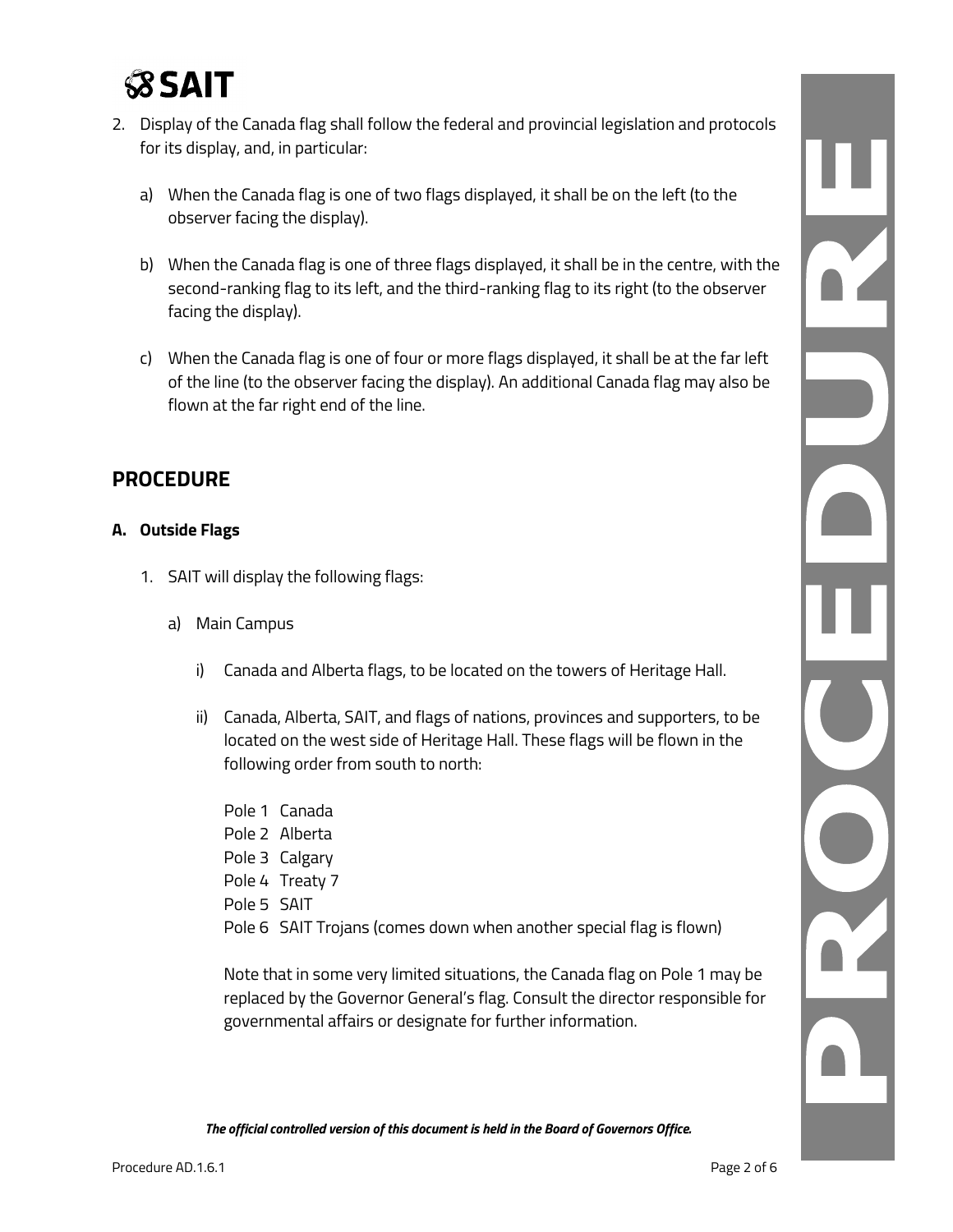

- b) Satellite campuses:
	- i) Art Smith Aero Centre Canada, Alberta and SAIT flags
- 2. SAIT will fly only flags of nations recognized by the Government of Canada on a recognized national day or on the visit of an official delegation to SAIT. SAIT reserves the right to decide whether or not to fly the flag of a recognized nation during times of political unrest or conflict within that nation.
- 3. SAIT will fly corporate flags on the day of ceremonial functions at the request of the director responsible for governmental affairs or designate, as discussed in Section D of this procedure.
- 4. The Facilities Management department is responsible for acquiring, maintaining, replacing and disposing of permanent outside flags on the SAIT campus. Building operators for satellite campuses will contact Facilities Management for their flag acquisition, maintenance, replacement and disposal needs.
- 5. The Facilities Management department is responsible for the daily placement and flying of all outside flags at SAIT's main campus, in compliance with this procedure and in consultation with the director responsible for governmental affairs or designate.
- 6. Building operators for satellite campuses are responsible for the daily placement and flying of all outside flags at those satellite campuses, in compliance with this procedure and in consultation with the director responsible for governmental affairs, or designate.
- 7. All flags that are not illuminated will be raised at sunrise and lowered at sunset.
- 8. All flags should be of the approximate same size and flown from separate poles at the same height.

#### **B. Inside Flags**

- 1. Main Campus
	- a) Facilities Management is responsible for acquiring, maintaining, replacing and disposing of inside flags on the SAIT campus (with the exception of flags displayed at the International Centre, as per paragraph B.1.d) of this procedure). This includes the flags within the Executive Offices, the SMED boardroom (AA317) and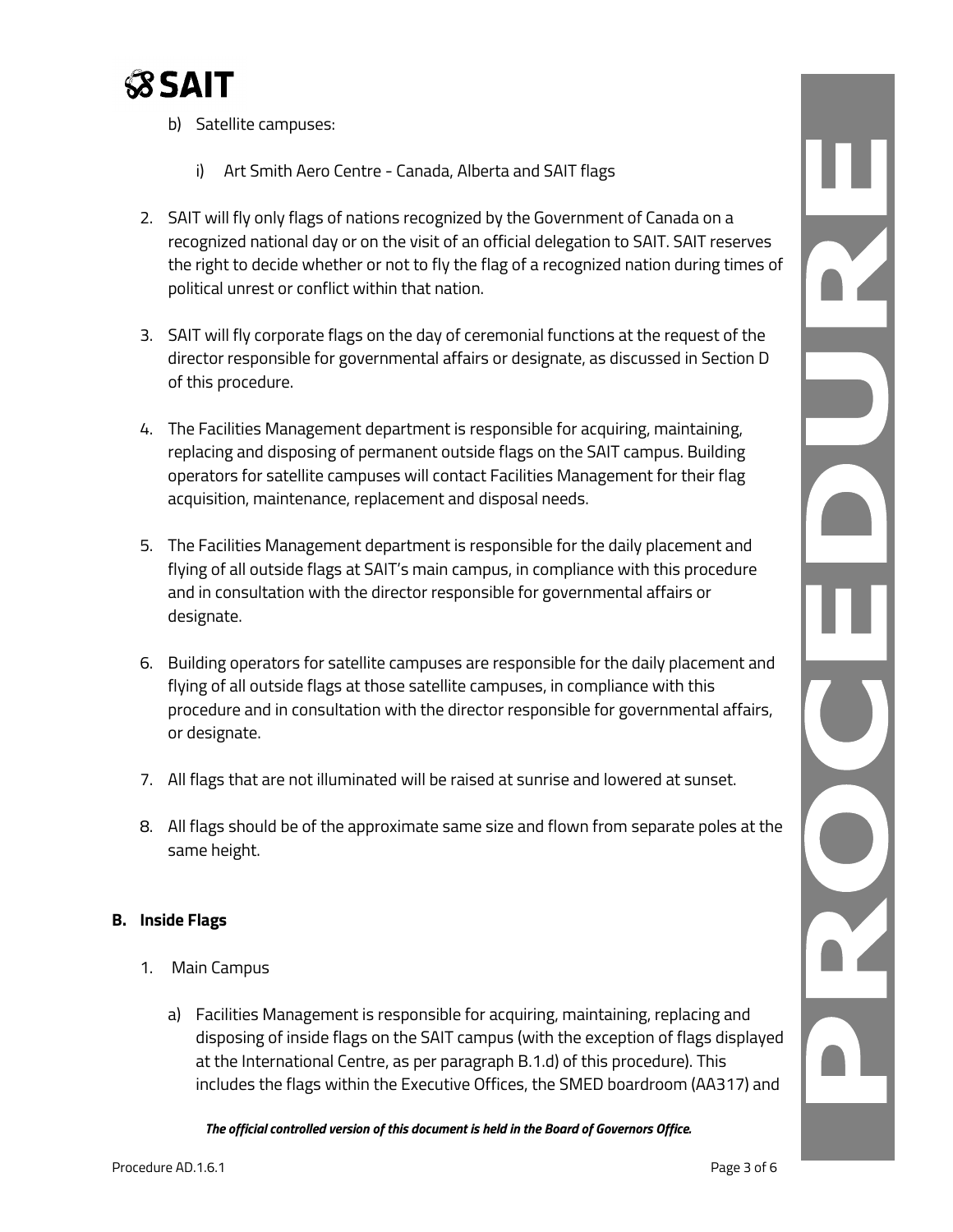

the sitting area outside of the SMED boardroom. Building operators for satellite campuses will contact Facilities Management for their flag acquisition, maintenance, replacement and disposal needs.

- b) Facilities Management is responsible for the daily placement and flying of all inside flags at SAIT's main campus, in compliance with this procedure and in consultation with the director responsible for governmental affairs or designate, and subject to paragraph B.1.c) of this procedure.
- c) Building operators for the satellite campuses are responsible for the daily placement and flying of all inside flags at those satellite campuses.
- d) The International Centre is responsible for acquiring, maintaining, replacing, disposing, placing and flying its flags, in compliance with this procedure and in consultation with the director responsible for governmental affairs or designate.
- e) All requests relating to the use of inside flags for SAIT events shall be directed to the director responsible for governmental affairs or designate.

#### **C. Half Masting of Outside Flags**

- 1. SAIT will half-mast all outside flags in the case of death of:
	- a) The sovereign or member of the immediate Royal Family.
	- b) The governor-general of Canada or a former governor-general of Canada.
	- c) The prime minister of Canada or a federal cabinet minister from Alberta.
	- d) The premier or a cabinet minister of Alberta.
	- e) A Calgary MP or MLA.
	- f) A senator who resides in Calgary.
	- g) The Calgary mayor.
	- h) A Calgary councilor.

*The official controlled version of this document is held in the Board of Governors Office.*

 $\frac{1}{\sqrt{2}}$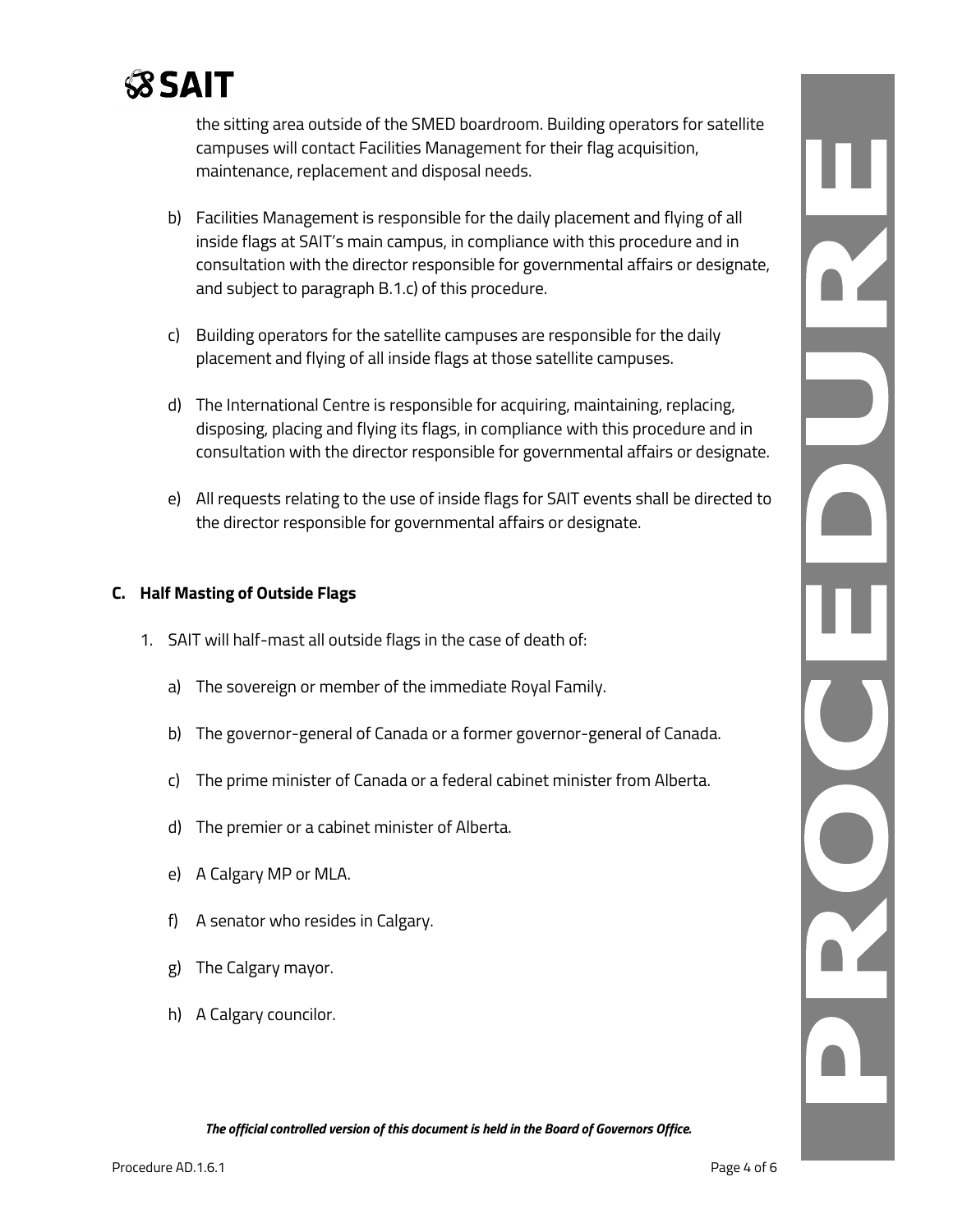

Flags shall be flown at half-mast from the time of notification of death up to and including the day of the funeral or memorial service, subject to the exception in paragraph C.5 of this procedure.

- 2. In the case of death of a current SAIT employee, student, volunteer or member of the Board of Governors, all flags will be lowered to half-mast on the day of the funeral or memorial service, subject to the exception in paragraph C.5 of this procedure.
- 3. SAIT may, at the discretion of the director responsible for governmental affairs or designate, and under the direction of the CFO and vice president, corporate services, half-mast all outside flags on the day of the funeral or memorial service, subject to the exception in paragraph C.5 of this procedure, in the case of death of:
	- a) A former SAIT employee, student, volunteer or member of the Board of Governors, who had, in the judgment of the director responsible for governmental affairs or designate, and under the direction of the CFO and vice president, corporate services, made a significant contribution to SAIT's development and well-being; or
	- b) Other individuals, following provincial or federal guidelines and/or requests.
- 4. If information is received after the funeral or memorial service date, the flags will not be lowered.
- 5. As per the federal government's *Holidays Act*, flags can only be half-masted on Victoria Day or Canada Day in the case of death of the sovereign or the prime minister of Canada, and cannot be half-masted for any other reason.

#### **D. Flag Ceremonies and Special Flags**

- 1. An organization may apply in writing, two weeks in advance of the requested date, to the director responsible for governmental affairs or designate for authorization to fly a special flag from the poles on the west side of Heritage Hall.
- 2. If this request is approved:
	- a) Facilities Management will:
		- i) Determine the appropriate flagpole to be used, which will generally be Pole 6 as per paragraph A.1. a) ii) of this procedure; and